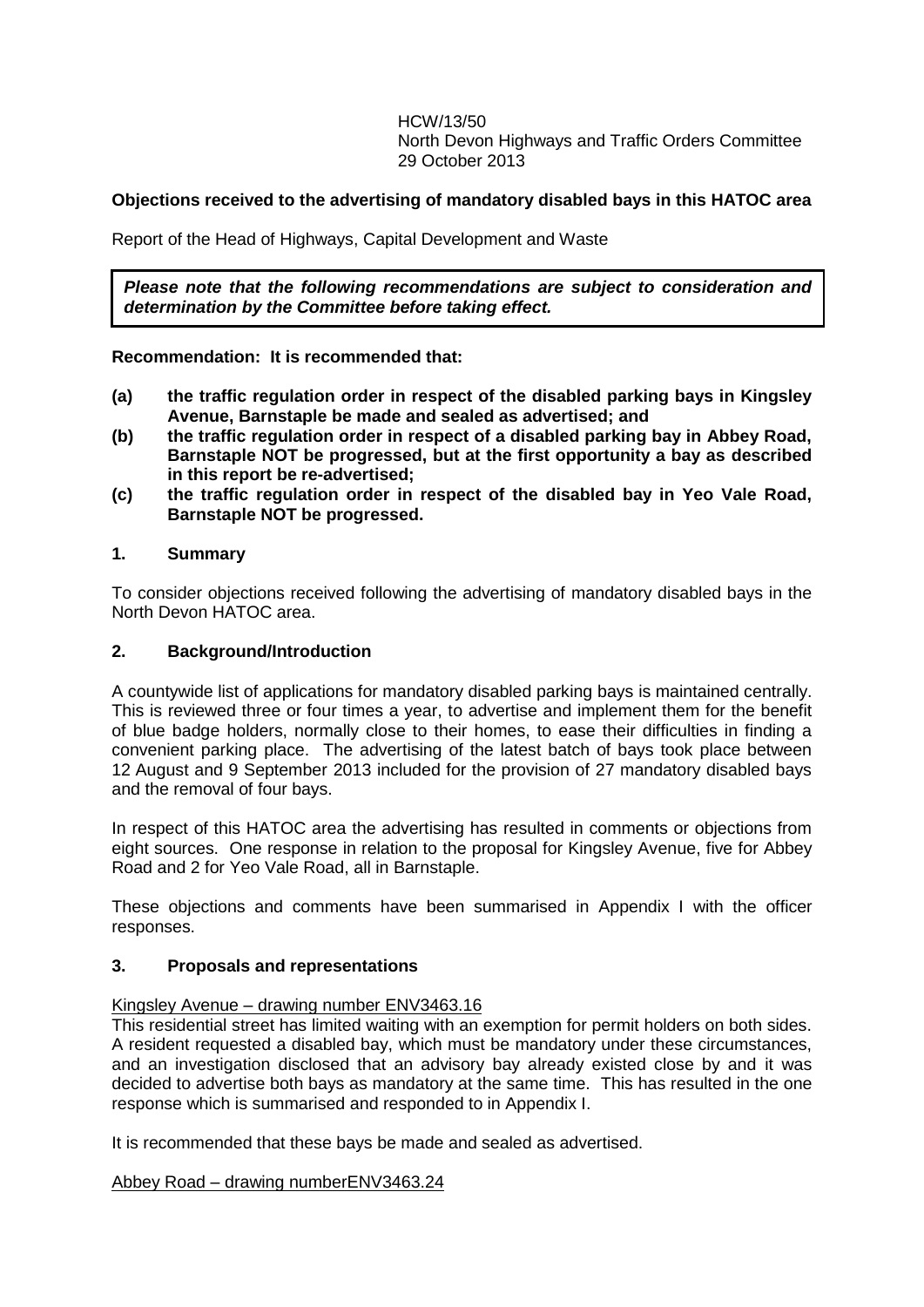This part of Abbey Road has residents' parking on one side and a single yellow line on the other. The applicant for the bay lives on the side of the road with the single yellow line and currently parks on a section of single yellow line opposite his home between the end of the residents' bay and a private drive. Other properties on the applicant's side of the road have parking to the rear served by a private access road, the applicant has chosen to grass over that facility. Properties on the other side have no rear access.

The five responses received are summarised and responded to in Appendix I.

It is recommended that this bay not be progressed but that further advertising take place as described in the appendix.

# Yeo Vale Road - drawing numberENV3463.26

This residential street has limited waiting with an exemption for permit holders on both sides. A resident requested a disabled bay, which must be mandatory under these circumstances. The applicant for this bay has died during the process.

The two responses received are summarised and responded to in Appendix I.

It is recommended that this bay not be progressed.

# **5. Financial Considerations**

The Disabled Parking Bay Budget funded from the On Street Parking Account, approved at the March 2013 Cabinet, will be used to fund identified works.

# **6. Sustainability Considerations**

It is hoped that the introduction of disabled bays will help people with disabilities to park more conveniently close to their homes. Additionally it will help to reduce inappropriate and dangerous parking in our neighbourhoods, which will improve our road safety record and also reduce congestion and improve air quality.

### **7. Carbon Impact Considerations**

The proposals should have a positive impact on carbon emissions as the provision of parking bays should reduce vehicle mileage and manoeuvring.

# **8. Equality Considerations**

The proposals should ease the problems being experienced by blue badge holders where bays are being provided.

### **9. Legal Considerations**

There are no specific legal issues arising from this report. The course of action proposed is in general accordance with the Council's powers as Highway Authority

### **10. Risk Management Considerations**

A Minor Scheme Safety Assessment has been carried out in each case.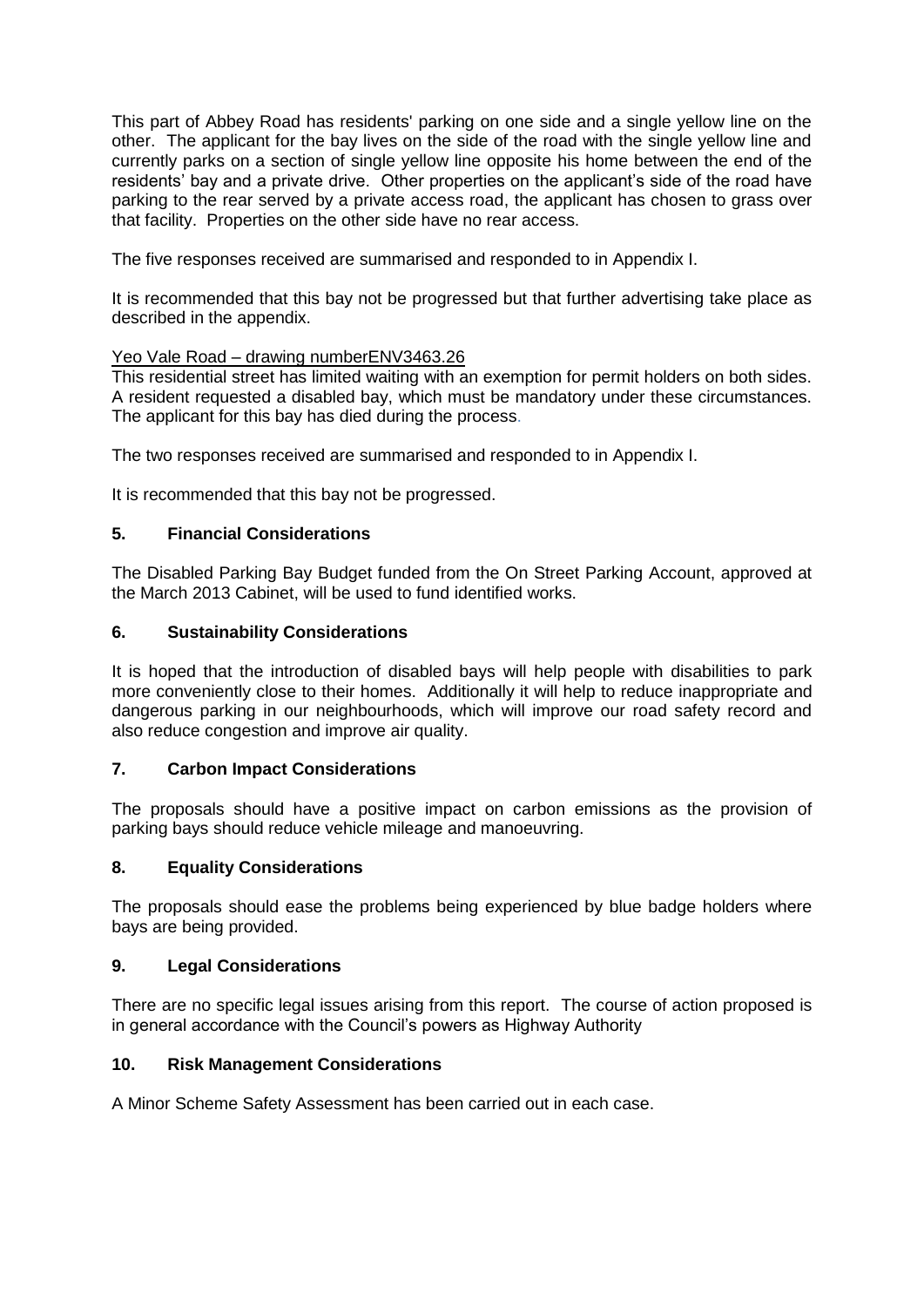### **11. Options/Alternatives**

With respect to Kingsley Avenue any bay marked in conjunction with other restrictions must be mandatory and at least 6.6 metres long. There is therefore no alternative if mandatory bays are to be made.

In Abbey Road the order could have been made which would have taken 6.6 metres of residents' parking but this is considered unfair on other residents who would lose parking space when the applicant can park on the single yellow line for the moment.

In Yeo Vale Road the alternative of making the order would not be appropriate.

# **12. Reason for Recommendation/Conclusion**

Providing mandatory disabled parking spaces close to a blue badge holder's home complies with policy.

> David Whitton Head of Highways, Capital Development and Waste

### **Electoral Division: Barnstaple North**

Local Government Act 1972: List of Background Papers

Contact for enquiries: Adrian Jelfs

Room No. ABG, Lucombe House, County Hall

Tel No: (01392) 383306

|                | <b>Background Paper</b> | Date              | File Reference         |
|----------------|-------------------------|-------------------|------------------------|
| $\mathbf{1}$ . | CSM13555246             | January 2013      | <b>Kingsley Avenue</b> |
| 2              | CSM13556223             | <b>March 2013</b> | Abbey Road             |
| 3              | CSM13561085             | March 2013        | Yeo Vale Road          |
| 4              | Advertising responses   | Aug/Sept 2013     | 3463                   |
|                |                         |                   |                        |

aj180913ndh sc/cr/objections received mandatory disabled bays 03 hq 211013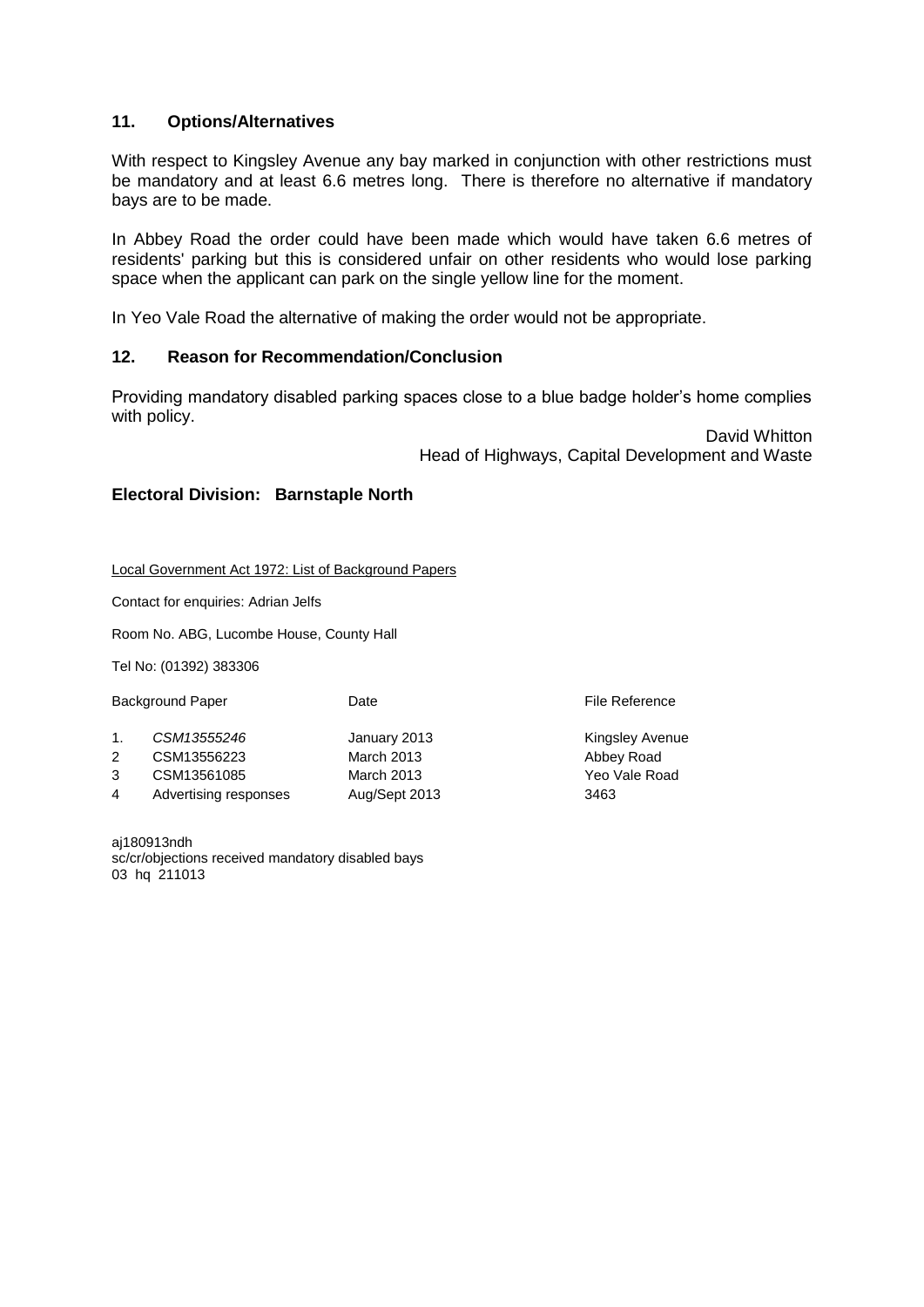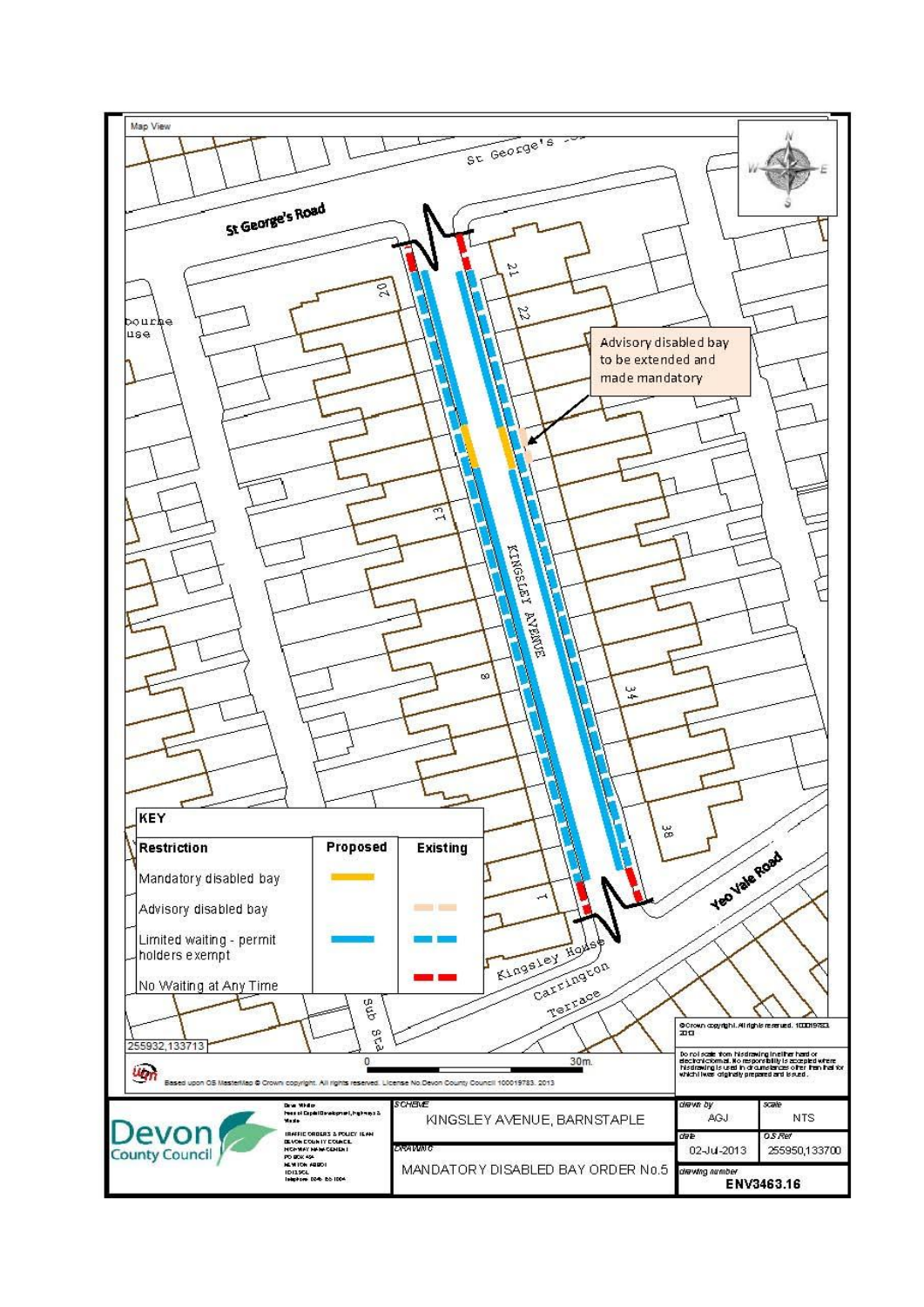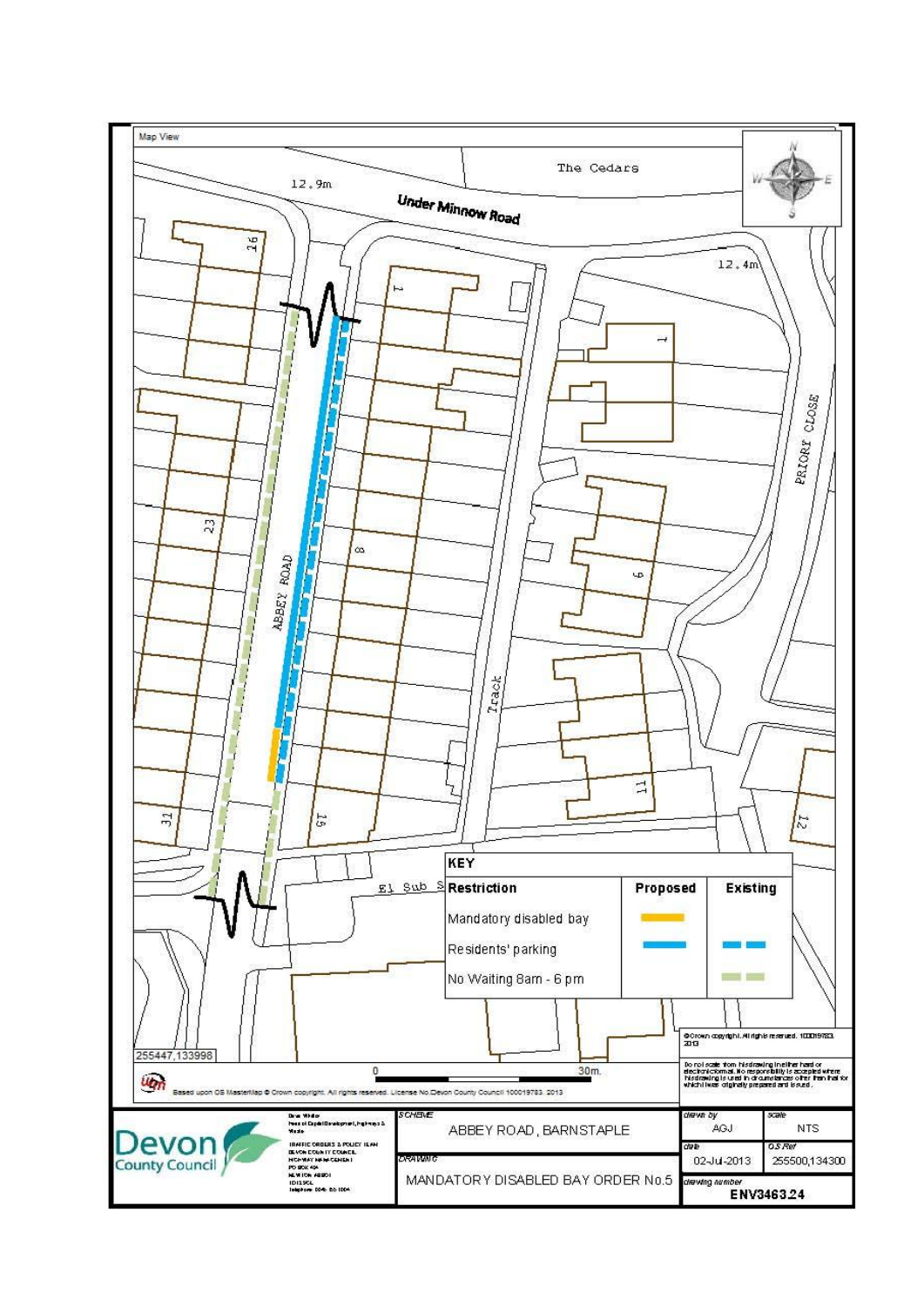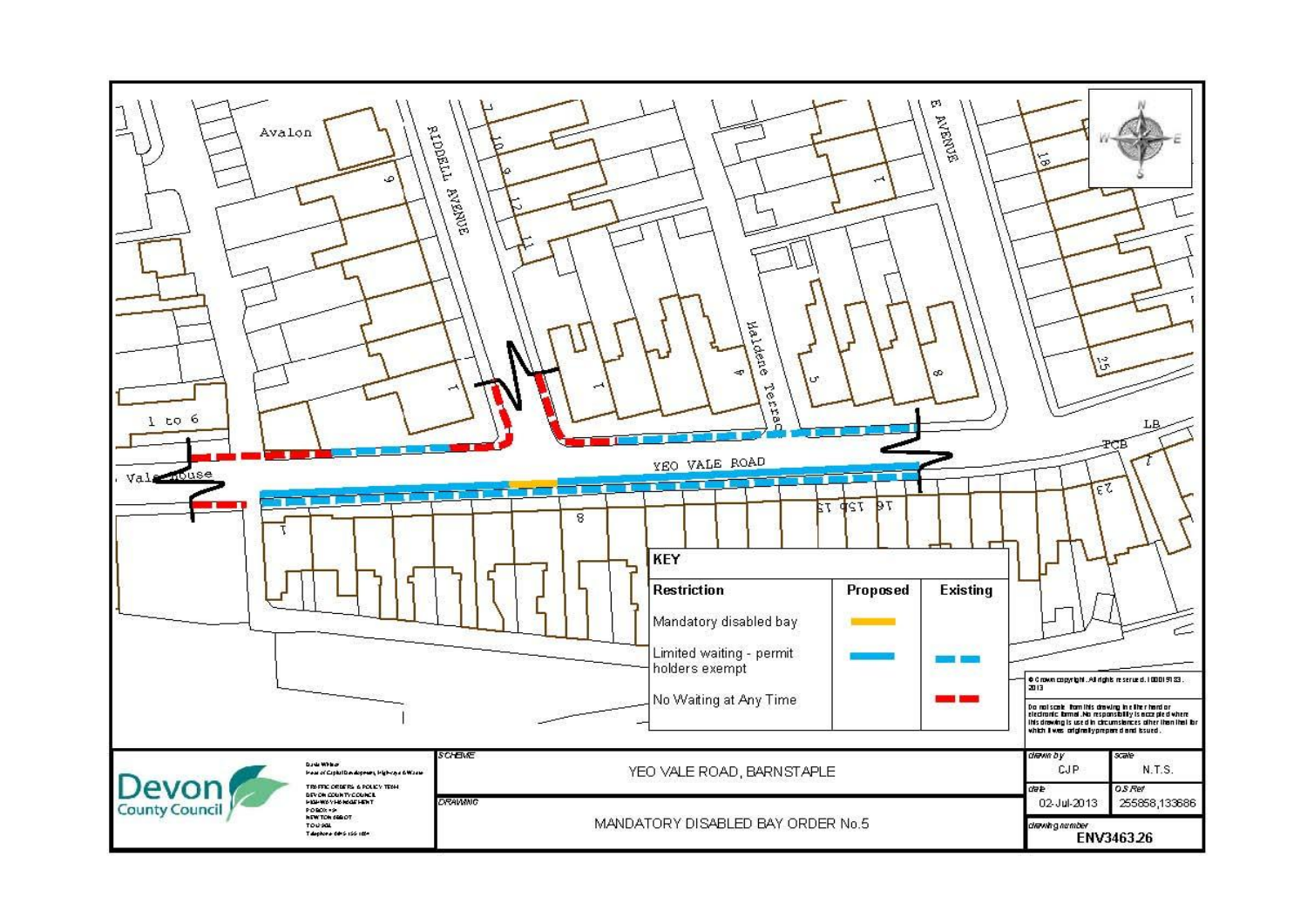# **Devon County Council (Various Streets, Devon) (Disabled Parking & Control of Waiting) Amendment (No. 5) Order**

Responses in respect of advertised disabled bays in Barnstaple at:

- Kingsley Avenue
- Abbey Road and
- Yeo Vale Road.

To be considered by the North Devon HATOC

| <b>Objections or comments</b>                                                                                                                                                                         | <b>DCC response</b>                                                                                                                                                                                                                                                                                                                                                            |  |
|-------------------------------------------------------------------------------------------------------------------------------------------------------------------------------------------------------|--------------------------------------------------------------------------------------------------------------------------------------------------------------------------------------------------------------------------------------------------------------------------------------------------------------------------------------------------------------------------------|--|
|                                                                                                                                                                                                       | Kingsley Avenue - request for recently provided bay to be made mandatory has highlighted a second bay in the                                                                                                                                                                                                                                                                   |  |
| street opposite. Both processed together.                                                                                                                                                             |                                                                                                                                                                                                                                                                                                                                                                                |  |
| First correspondent [letter 7] - Kingsley Avenue.                                                                                                                                                     |                                                                                                                                                                                                                                                                                                                                                                                |  |
| Nothing has altered from when the bay was first<br>marked.<br>Disabled driver has the same vehicle, on street<br>$\bullet$                                                                            | View noted - appears to refer to the original bay<br>$\bullet$<br>marked in this street.in the light of the proximity of<br>these two bays they need to be processed together.<br>Views noted.<br>$\bullet$                                                                                                                                                                    |  |
| parking is unchanged, standard of parking neither<br>improved nor deteriorated, number of cars at<br>correspondents house has decreased by 50%.                                                       |                                                                                                                                                                                                                                                                                                                                                                                |  |
| New bay made directly opposite - less than 6 feet<br>$\bullet$<br>between.                                                                                                                            | This is why they are being progressed together.<br>$\bullet$                                                                                                                                                                                                                                                                                                                   |  |
| New bay is far too big - whereas vehicle just fits<br>$\bullet$<br>inside other bay - solution would be to swap bays.<br>None are that severely disabled that they would be<br>unable to use the bay. | A disabled bay must now be marked to a minimum<br>$\bullet$<br>length of 6.6 metres in order that it be suitable for any<br>blue badge holder including manoeuvring and<br>wheelchair access to the boot. The new bay has<br>been marked at that size and the advertising of both<br>bays is to that size. The older bay will be increased<br>in length to suit the new order. |  |
| This would save money, time and effort while not<br>$\bullet$<br>affecting anybody other than the two badge<br>holders.                                                                               | View noted.<br>$\bullet$                                                                                                                                                                                                                                                                                                                                                       |  |
| Recommended that: the disabled bays in Kingsley Avenue be provided as advertised.                                                                                                                     |                                                                                                                                                                                                                                                                                                                                                                                |  |
|                                                                                                                                                                                                       |                                                                                                                                                                                                                                                                                                                                                                                |  |
| residents' parking and single yellow line opposite.                                                                                                                                                   | Abbey Road – request for new mandatory disabled bay – single yellow line on side of road where applicant lives –                                                                                                                                                                                                                                                               |  |
| Second correspondent [letter 8] - Abbey Road - two letters and several telephone contacts                                                                                                             |                                                                                                                                                                                                                                                                                                                                                                                |  |
| <b>First letter</b>                                                                                                                                                                                   |                                                                                                                                                                                                                                                                                                                                                                                |  |
| Objects to bay being marked immediately outside<br>$\bullet$<br>their house.                                                                                                                          | Noted.<br>$\bullet$                                                                                                                                                                                                                                                                                                                                                            |  |
| The applicant, who lives opposite, already have a<br>$\bullet$<br>parking space behind their house as have all the<br>houses opposite.                                                                | It is understood that the applicant has grassed over<br>$\bullet$<br>the parking place they used to have off the rear<br>service lane.                                                                                                                                                                                                                                         |  |
| Applicant has let it be known they intend to move<br>$\bullet$<br>house "in the very near future".                                                                                                    | The applicant has been contacted and confirms that<br>$\bullet$<br>they intend to move but suggests that next summer is<br>a more likely date.                                                                                                                                                                                                                                 |  |
| Main objection is that the bay would severely<br>$\bullet$<br>affect the value of their home compared to the rest<br>of the road. Advice from two local estate agents<br>confirms this view.          | Views noted - however the right to park outside or<br>$\bullet$<br>even near to one's home does not exist.                                                                                                                                                                                                                                                                     |  |
| Will be taking legal advice as it has been<br>٠<br>suggested they may be entitled to compensation.                                                                                                    | Noted – it is not considered that compensation would<br>$\bullet$<br>be appropriate.                                                                                                                                                                                                                                                                                           |  |
| Second letter                                                                                                                                                                                         |                                                                                                                                                                                                                                                                                                                                                                                |  |
| Does not agree that applicant has experienced<br>$\bullet$<br>parking problems.                                                                                                                       | View noted - Abbey Road has been a part of a<br>$\bullet$<br>residents' parking scheme for a number of years<br>which would imply parking problems exist.                                                                                                                                                                                                                      |  |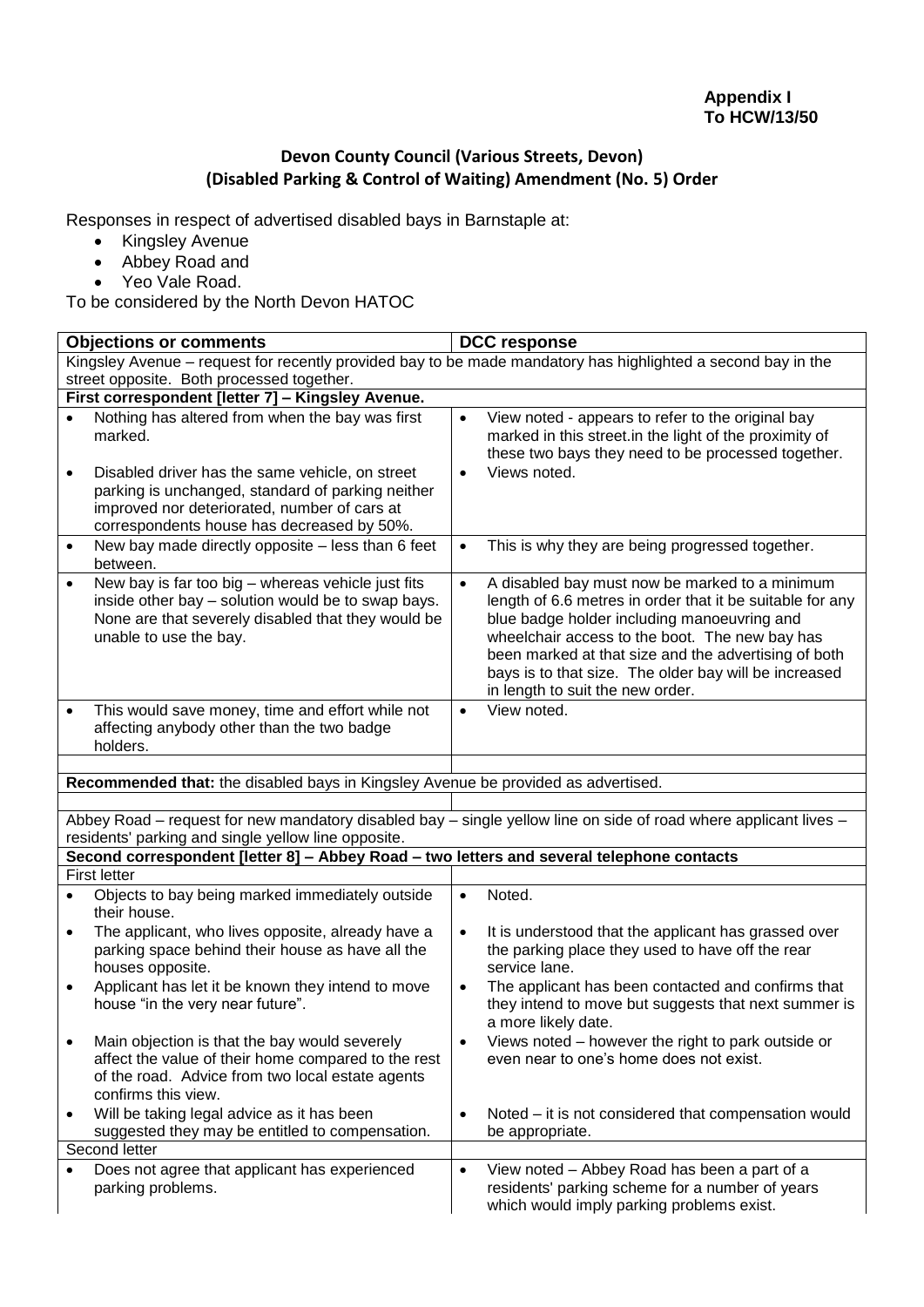|                | <b>Objections or comments</b>                                                                                                                                                                                                                                                                                                                                                                                            |                                     | <b>DCC response</b>                                                                                                                                                                                                                                                                                                                                                                                                                                                                                                                                                                                                                                                                                                                                                                                                                                                                                                                                                                                                                                                                                                                                                                                                                                                                                                                                                                                                                                                                                                                                                                                                                               |  |  |
|----------------|--------------------------------------------------------------------------------------------------------------------------------------------------------------------------------------------------------------------------------------------------------------------------------------------------------------------------------------------------------------------------------------------------------------------------|-------------------------------------|---------------------------------------------------------------------------------------------------------------------------------------------------------------------------------------------------------------------------------------------------------------------------------------------------------------------------------------------------------------------------------------------------------------------------------------------------------------------------------------------------------------------------------------------------------------------------------------------------------------------------------------------------------------------------------------------------------------------------------------------------------------------------------------------------------------------------------------------------------------------------------------------------------------------------------------------------------------------------------------------------------------------------------------------------------------------------------------------------------------------------------------------------------------------------------------------------------------------------------------------------------------------------------------------------------------------------------------------------------------------------------------------------------------------------------------------------------------------------------------------------------------------------------------------------------------------------------------------------------------------------------------------------|--|--|
| $\bullet$<br>٠ | Applicant has access to a parking space behind<br>his house which he has previously used. He has<br>chosen to grass over this area since his<br>application - this could easily be reversed.<br>All the houses on that side of the road have<br>parking spaces behind their property and are<br>therefore worth up to £20,000 more than the other<br>side of the road.<br>Their parking space should be on their tenancy | $\bullet$<br>$\bullet$<br>$\bullet$ | Comment noted - applicant has been contacted and<br>states that he made his application for a bay after<br>receipt of a new, larger mobility vehicle in which he<br>had difficulty accessing the rear lane and scratched<br>the vehicle on the first attempt.<br>View noted.<br>Comment noted - this document is not available to                                                                                                                                                                                                                                                                                                                                                                                                                                                                                                                                                                                                                                                                                                                                                                                                                                                                                                                                                                                                                                                                                                                                                                                                                                                                                                                 |  |  |
|                | agreement.<br>In the eight years they have lived there the<br>applicant has been able to park outside the house<br>next door, which has a drive and garage, on a<br>single yellow line using his blue badge. He has<br>done this without obstructing anybody or anyone<br>raising objection. Would it not be possible for the<br>bay to be put here as no fines have ever been<br>issued?                                | $\bullet$<br>$\bullet$<br>$\bullet$ | the County Council.<br>The space referred to is on a length of single yellow<br>line to the north of the driveway. This length of line<br>would have been provided, probably with the<br>residents' parking scheme, to allow visibility for<br>egress from the drive to this house; it is significantly<br>more extensive than would normally be provided for a<br>single driveway. It is not long enough to mark a bay<br>to the required 6.6 metres. A disabled bay must be<br>marked at least 6.6 metres long to comply with the<br><b>Traffic Signs Regulations and General Directions</b><br>which allows for manoeuvring space and access to<br>the boot for wheelchair users.<br>It has been recorded that the owner of this house<br>would not be averse to a reduction in the length of the<br>single yellow line to permit this parking bay but the<br>officer who attended the site to survey it and produce<br>the schedules and plan considered this inappropriate.<br>A subsequent site inspection agrees the<br>correspondents' views that the length of the single<br>yellow line could be reduced. However, in view of the<br>required dimensions of a bay it is not considered<br>feasible to mark a bay wholly on the single yellow line<br>but that half the bay could be accommodated on the<br>single yellow line and half on the residents' parking<br>bay. This would leave visibility from the drive<br>appropriate to the circumstances. This would need<br>further advertising - see recommendation below.<br>A Minor Scheme Safety Assessment has been made.<br>View noted – the bay is advertised at 6.6 metres long |  |  |
|                | There is an acute parking problem already in this<br>road - taking away, effectively, two parking<br>spaces will make matters significantly worse.                                                                                                                                                                                                                                                                       |                                     | - about 1.5 spaces.                                                                                                                                                                                                                                                                                                                                                                                                                                                                                                                                                                                                                                                                                                                                                                                                                                                                                                                                                                                                                                                                                                                                                                                                                                                                                                                                                                                                                                                                                                                                                                                                                               |  |  |
|                | Concerned that a disabled bay directly outside<br>their house will effectively devalue their property.<br>Advice from two local estate agents confirms this<br>view - will put off prospective buyers as they will<br>never be able to park outside so will expect to pay<br>less compared to every other house in the road.                                                                                             | $\bullet$                           | Views noted and understood - however the right to<br>park outside or even near to one's home does not<br>exist.                                                                                                                                                                                                                                                                                                                                                                                                                                                                                                                                                                                                                                                                                                                                                                                                                                                                                                                                                                                                                                                                                                                                                                                                                                                                                                                                                                                                                                                                                                                                   |  |  |
|                | Will make loading and unloading incredibly<br>difficult.                                                                                                                                                                                                                                                                                                                                                                 | $\bullet$                           | Comment noted – it is considered that should this be<br>a problem at any time normal neighbourly behaviour<br>should prevail.                                                                                                                                                                                                                                                                                                                                                                                                                                                                                                                                                                                                                                                                                                                                                                                                                                                                                                                                                                                                                                                                                                                                                                                                                                                                                                                                                                                                                                                                                                                     |  |  |
|                | If proposal goes ahead they will be taking legal<br>advice.                                                                                                                                                                                                                                                                                                                                                              | $\bullet$                           | Noted - it is not considered that compensation would<br>be appropriate.                                                                                                                                                                                                                                                                                                                                                                                                                                                                                                                                                                                                                                                                                                                                                                                                                                                                                                                                                                                                                                                                                                                                                                                                                                                                                                                                                                                                                                                                                                                                                                           |  |  |
| $\bullet$      | Is aware that applicant has said his car is too big<br>to access the rear parking citing one occasion he<br>had scratched it. Also knows that a builder parks<br>his much larger van there frequently.                                                                                                                                                                                                                   | $\bullet$                           | See above with respect to applicant's vehicle.                                                                                                                                                                                                                                                                                                                                                                                                                                                                                                                                                                                                                                                                                                                                                                                                                                                                                                                                                                                                                                                                                                                                                                                                                                                                                                                                                                                                                                                                                                                                                                                                    |  |  |
| ٠              | Please take into account - neighbours either side<br>of applicant have parking behind their houses -<br>their neighbour on one side has a drive and                                                                                                                                                                                                                                                                      | $\bullet$                           | Comment noted.                                                                                                                                                                                                                                                                                                                                                                                                                                                                                                                                                                                                                                                                                                                                                                                                                                                                                                                                                                                                                                                                                                                                                                                                                                                                                                                                                                                                                                                                                                                                                                                                                                    |  |  |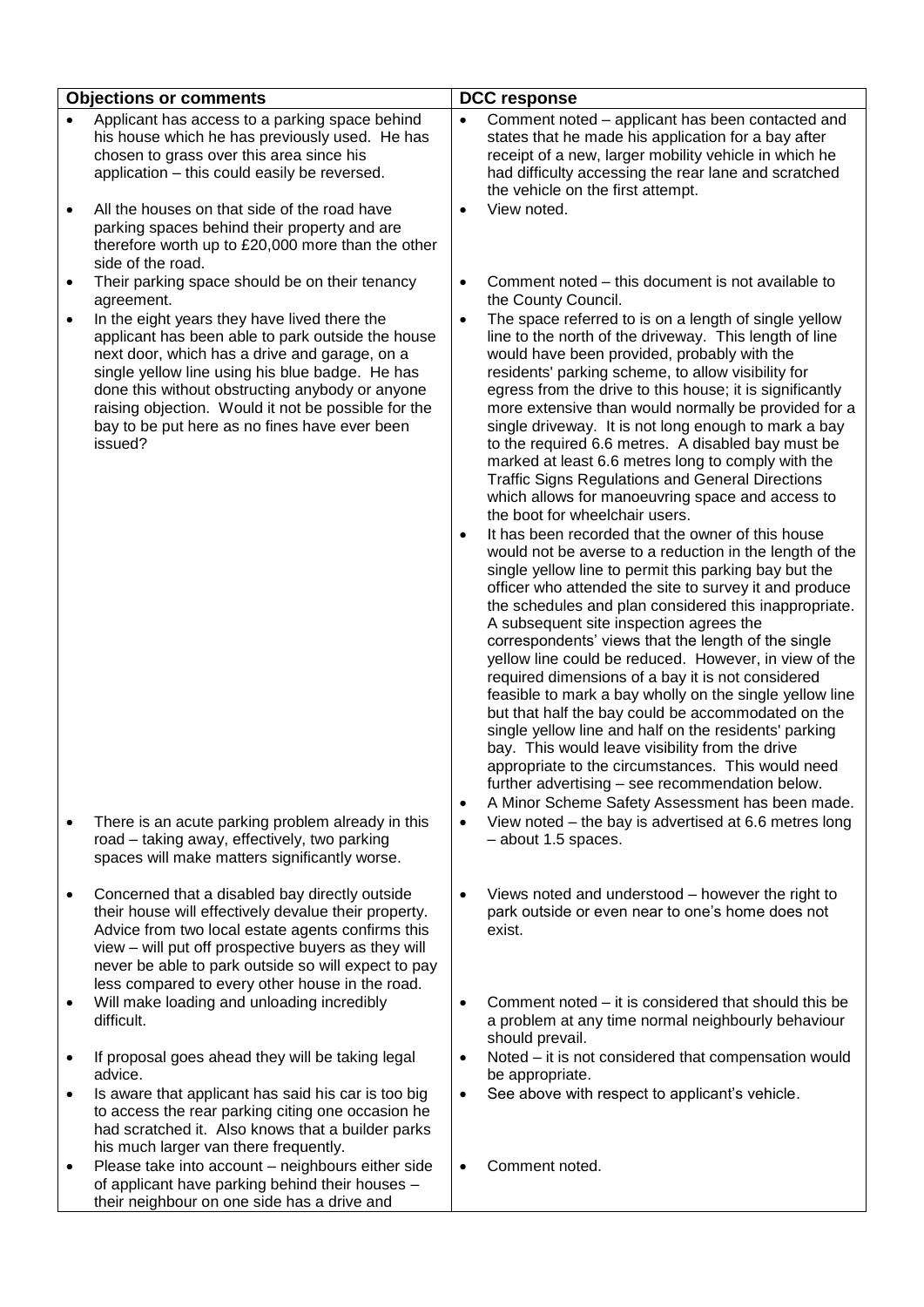| <b>Objections or comments</b> |                                                                                                                                                            | <b>DCC response</b> |                                                                                                          |
|-------------------------------|------------------------------------------------------------------------------------------------------------------------------------------------------------|---------------------|----------------------------------------------------------------------------------------------------------|
|                               | garage - the neighbour on the other side does not                                                                                                          |                     |                                                                                                          |
|                               | have a car. They have no option but to park on                                                                                                             |                     |                                                                                                          |
|                               | the road.                                                                                                                                                  |                     |                                                                                                          |
|                               | Third correspondent [letter 13] - Abbey Road.                                                                                                              |                     |                                                                                                          |
|                               | Wonders why a bay cannot be made in the space<br>presently used by the applicant to park. This has<br>been used for some years without a problem.          | $\bullet$           | See above with respect to the required size of a bay<br>and parking at this location.                    |
| $\bullet$                     | To permanently take a parking space from an<br>oversubscribed residents' parking area seems<br>very unfair.                                                | $\bullet$           | View noted.                                                                                              |
| $\bullet$                     | Residents, such as this correspondent, who have<br>no rear access have no choice but to park in the<br>road - losing a space will just add to the problems | $\bullet$           | View and comment noted.                                                                                  |
|                               | experienced.<br>Fourth correspondent [letter 16] - Abbey Road.                                                                                             |                     |                                                                                                          |
|                               | This is an unreasonable proposition as the                                                                                                                 | $\bullet$           | See above.                                                                                               |
|                               | applicant has perfectly adequate rear parking and<br>is to relocate shortly.                                                                               |                     |                                                                                                          |
|                               | The parking space will devalue the homeowner's<br>property.                                                                                                | $\bullet$           | See above.                                                                                               |
|                               | Fifth correspondent [letter 21] - Abbey Road.                                                                                                              |                     |                                                                                                          |
|                               | Refers to disabled parking and parking in this area                                                                                                        |                     |                                                                                                          |
|                               | in general.                                                                                                                                                |                     |                                                                                                          |
|                               | Suggests that an unkempt grass area at the top of<br>Priory Close be removed and turned into parking                                                       | $\bullet$           | As the correspondent suggests that only six parking<br>bays could be provided where the current layout   |
|                               | bays - offers sketched layout - with footway                                                                                                               |                     | allows four it is not considered that the expenditure                                                    |
|                               | against wall at back.                                                                                                                                      |                     | involved would be beneficial. There would also be                                                        |
|                               |                                                                                                                                                            |                     | safety concerns for pedestrians and potentially                                                          |
| ٠                             | Referring to the access to the parking to the rear                                                                                                         | $\bullet$           | visibility from Priory Close.<br>A reasonable proposal in theory but the rear parking                    |
|                               | of the applicant's home he accepts it is a tight                                                                                                           |                     | access is private as is the access road to the school.                                                   |
|                               | squeeze and asks that the County Council                                                                                                                   |                     | Any such action would be the responsibility of the                                                       |
|                               | considers making a new access from the access                                                                                                              |                     | owners of these private roads to take forward.                                                           |
|                               | road to Pathfield School. This road is wide                                                                                                                |                     |                                                                                                          |
|                               | enough and this would encourage residents to<br>park at the rear of their properties.                                                                      |                     |                                                                                                          |
|                               | Suggests restricting permits to one per house and                                                                                                          |                     | Suggestion noted for future review?                                                                      |
|                               | stopping visitor permits as they can park in Under<br>Minnow Road.                                                                                         |                     |                                                                                                          |
|                               | Would not like to be seen against anybody with a                                                                                                           | $\bullet$           | Comment noted – see above.                                                                               |
|                               | disability but the car and people in question<br>always get a parking space by their home. If the                                                          |                     |                                                                                                          |
|                               | above access arrangement were progressed they                                                                                                              |                     |                                                                                                          |
|                               | could park to the rear of their property.                                                                                                                  |                     |                                                                                                          |
| $\bullet$                     | It is more important to sort the parking problems                                                                                                          | $\bullet$           | Comment noted - see resolution below.                                                                    |
|                               | out not compound them even more.                                                                                                                           |                     |                                                                                                          |
| $\bullet$                     | Asks what happens if the applicant moves - are<br>they left with a space nobody can use?                                                                   | $\bullet$           | When an applicant moves or no longer requires a<br>mandatory bay for any reason the covering traffic     |
|                               |                                                                                                                                                            |                     | regulation order will be amended to remove it at the                                                     |
|                               |                                                                                                                                                            |                     | first opportunity.                                                                                       |
|                               | Sixth correspondent [letter 23] - Abbey Road.                                                                                                              |                     |                                                                                                          |
| $\bullet$                     | Applicant parks successfully in the space below                                                                                                            | $\bullet$           | Assume correspondent means that applicant parks                                                          |
|                               | the proposed bay and has done for many years.<br>This is in front of a property which has its own                                                          |                     | on the single yellow line between the end of the<br>residents' parking bay and the private driveway. See |
|                               | drive and garage and as such not adversely                                                                                                                 |                     | above for use of this area and below for                                                                 |
|                               | affected. This is where the applicant wanted his                                                                                                           |                     | recommendation.                                                                                          |
|                               | space.                                                                                                                                                     |                     |                                                                                                          |
|                               | If space provided as advertised will undoubtedly<br>affect the value of the properties it is outside.                                                      | $\bullet$           | Comment noted – see second correspondent above.                                                          |
|                               | Aware that residents are not entitled to a particular                                                                                                      | $\bullet$           | Noted.                                                                                                   |
|                               |                                                                                                                                                            |                     |                                                                                                          |